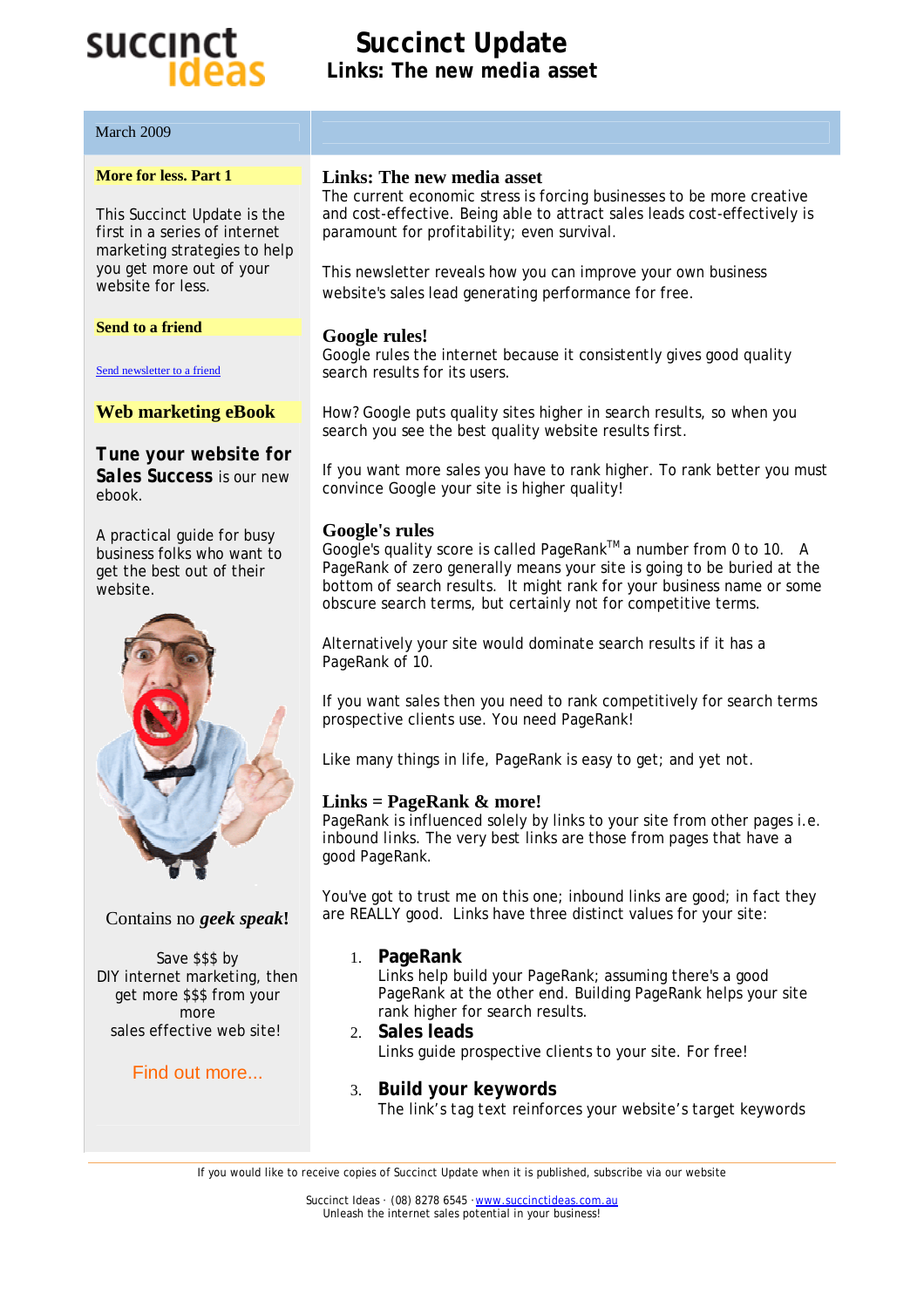# succinct

## **Succinct Update Links: The** *new media* **asset**

#### **Getting Links**

By now you should be nearly convinced there's value in links, but how do you *get them*? As I said *it's easy, yet not* and this is the *"yet not"* bit... **You** have to do it.

You have to persuade business associates, peers, industry groups, clients and mates; in fact anyone who has a website with a decent PageRank and convince them put a link back to your site.

These good folks have to invest their time and their money to put your link in their site, so the best way is to leverage your relationship with them.

### **Buying Links?**

Sadly you can't buy links anymore. They used to be commonly available, but just like cheap petrol, you can't get them any more.

Google decided it was poor form to buy links because it misrepresents the site's quality. They started a link seller vendetta and even have a "dob in a link seller" page. [www.mattcutts.com/blog/how-to-report](http://www.mattcutts.com/blog/how-to-report)paid-links/

I notice advertisements offering to sell high PageRank links out there; but of course you can still buy snake oil too... Buyer be aware.

### **The best links?**

Use Google's Toolbar to check the PageRank for potential link value before you invest your time and effort in the first place! See how here: <http://theinternetmarketer.com.au/2008/11/viewing-google>pagerank/

### **How many links?**

The answer really is enough links to beat your competition. Google has indicated 20 or more links.

Note that Links disappear too, and Ive seen PageRank decrease regularly as a result. Suddenly disappearing from significant rankings can be a stern reality check. So treat collecting links as an ongoing task.

#### **Time frames**

While we are familiar with the internet's immediacy, Google takes its time with PageRank, recalculating it only approximately every 3 to 4 months.

Some SEO conspiracy theorists also suggest that links should be collected gradually and gently over a period to time. I subscribe to the *do it now; get results now; get more links later; who's got time to wait anyway* theory.

Succinct Ideas · (08) 8278 6545 · www.succinctideas.com.au Unleash the internet sales potential in your business!

#### **Vertical Update?**

Regular Succinct Update readers may notice this edition is a bit different.

After much encouragement from Barbara from A7 Designs I'm taking Vertical Response for a spin around the block.

If email marketing is something that you are interested in, (and to be frank you should be!) I'll be reporting my experiences on my blog.

So far I'm very impressed.

Let me know what you think about the newsletter in this new format.

If you would like to receive copies of Succinct Update when it is published, subscribe via our website